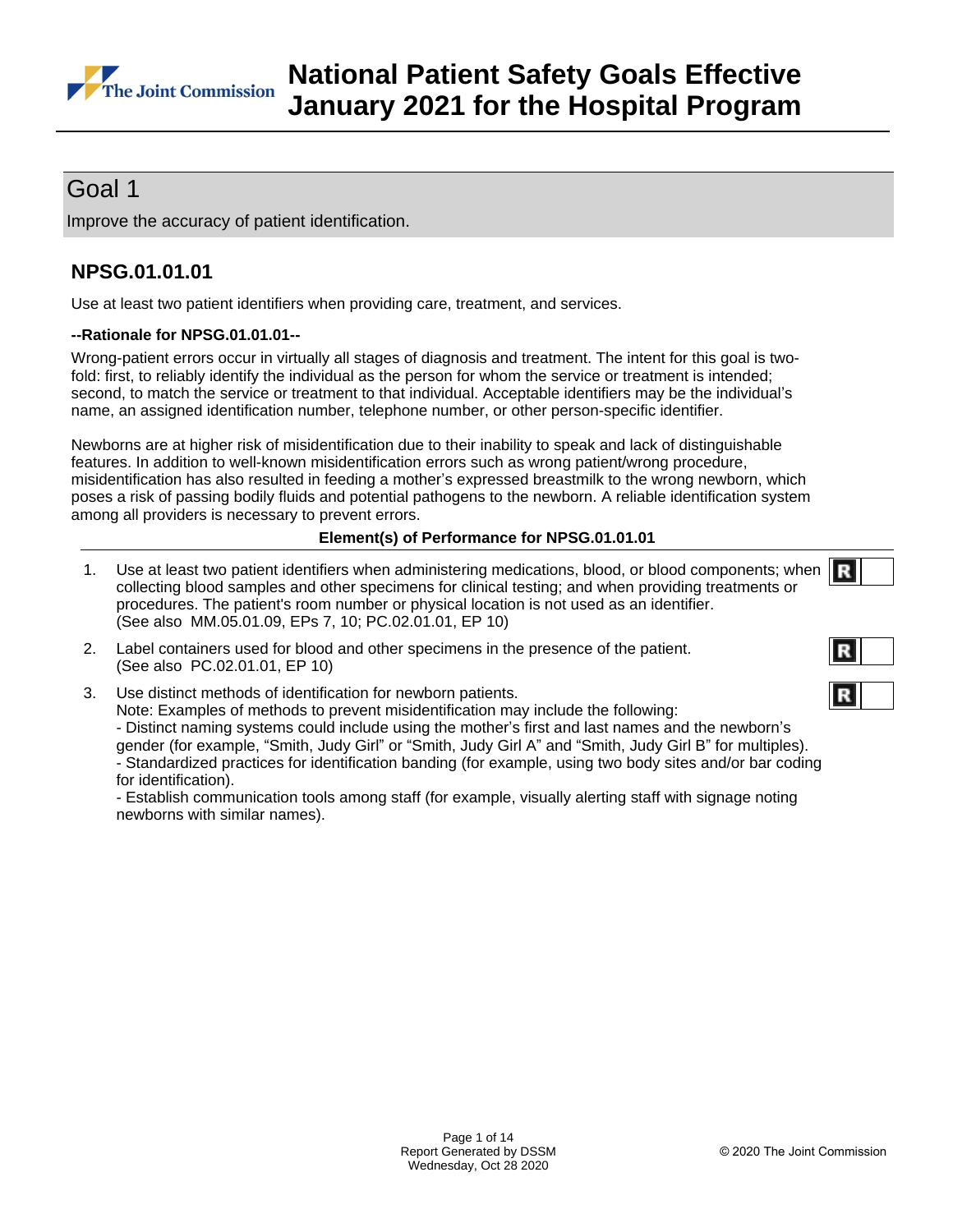

Improve the effectiveness of communication among caregivers.

## **NPSG.02.03.01**

Report critical results of tests and diagnostic procedures on a timely basis.

#### **--Rationale for NPSG.02.03.01--**

Critical results of tests and diagnostic procedures fall significantly outside the normal range and may indicate a life-threatening situation. The objective is to provide the responsible licensed caregiver these results within an established time frame so that the patient can be promptly treated.

#### **Element(s) of Performance for NPSG.02.03.01**

- 1. Develop written procedures for managing the critical results of tests and diagnostic procedures that address the following:
	- The definition of critical results of tests and diagnostic procedures
	- By whom and to whom critical results of tests and diagnostic procedures are reported
	- The acceptable length of time between the availability and reporting of critical results of tests and diagnostic procedures
- 2. Implement the procedures for managing the critical results of tests and diagnostic procedures.
- 3. Evaluate the timeliness of reporting the critical results of tests and diagnostic procedures.

# Goal 3

Improve the safety of using medications.

## **NPSG.03.04.01**

Label all medications, medication containers, and other solutions on and off the sterile field in perioperative and other procedural settings.

Note: Medication containers include syringes, medicine cups, and basins.

#### **--Rationale for NPSG.03.04.01--**

Medications or other solutions in unlabeled containers are unidentifiable. Errors, sometimes tragic, have resulted from medications and other solutions removed from their original containers and placed into unlabeled containers. This unsafe practice neglects basic principles of safe medication management, yet it is routine in many organizations.

The labeling of all medications, medication containers, and other solutions is a risk-reduction activity consistent with safe medication management. This practice addresses a recognized risk point in the administration of medications in perioperative and other procedural settings. Labels for medications and medication containers are also addressed at Standard MM.05.01.09.

#### **Element(s) of Performance for NPSG.03.04.01**

1. In perioperative and other procedural settings both on and off the sterile field, label medications and solutions that are not immediately administered. This applies even if there is only one medication being used.

Note: An immediately administered medication is one that an authorized staff member prepares or obtains, takes directly to a patient, and administers to that patient without any break in the process. Refer to NPSG.03.04.01, EP 5, for information on timing of labeling.



| ١ |  |  |
|---|--|--|
|   |  |  |
|   |  |  |



IR I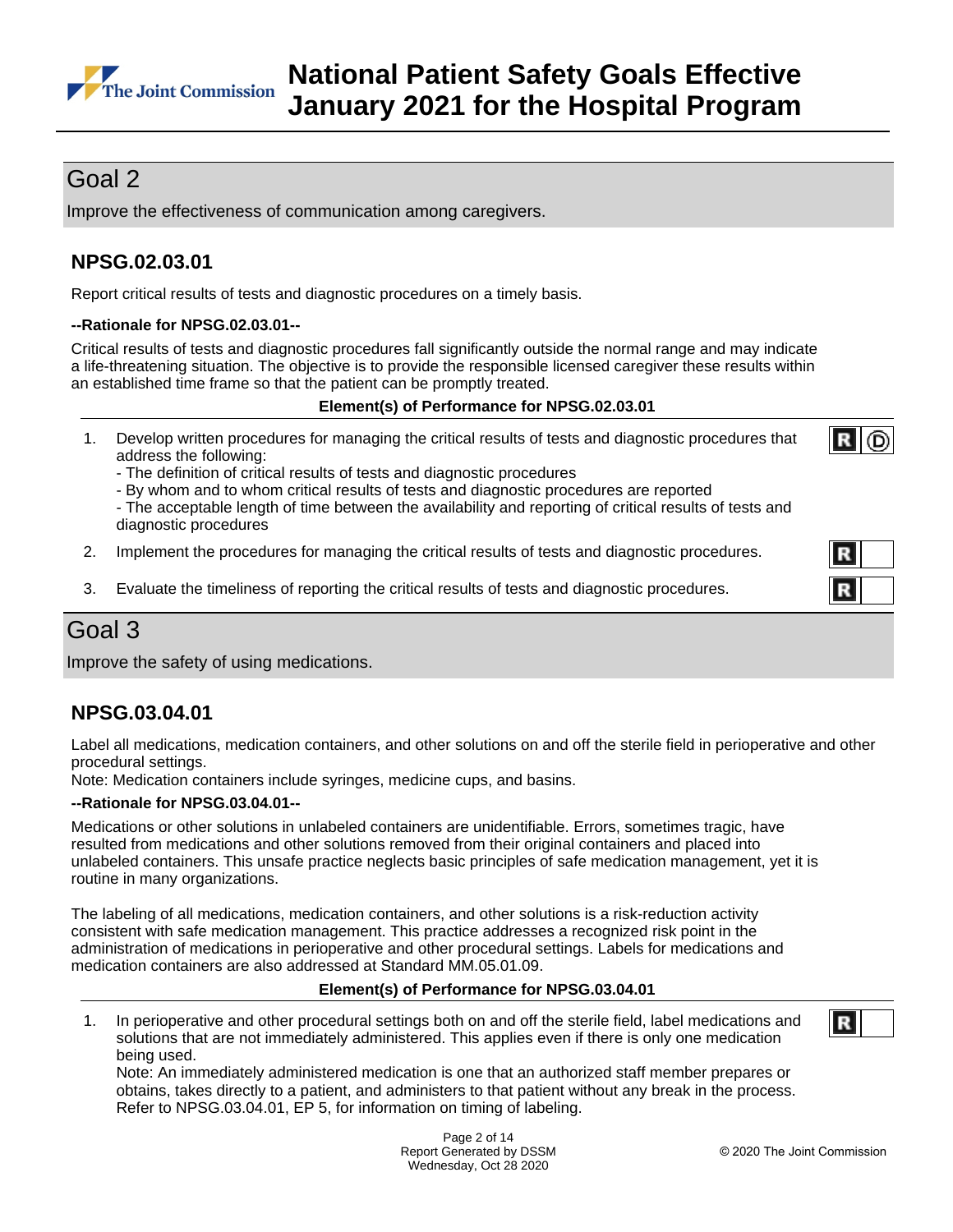Page 3 of 14 Report Generated by DSSM Wednesday, Oct 28 2020

# **National Patient Safety Goals Effective January 2021 for the Hospital Program**

- 2. In perioperative and other procedural settings both on and off the sterile field, labeling occurs when any medication or solution is transferred from the original packaging to another container.
- 3. In perioperative and other procedural settings both on and off the sterile field, medication or solution labels include the following:
	- Medication or solution name

The Joint Commission

- Strength
- Amount of medication or solution containing medication (if not apparent from the container)
- Diluent name and volume (if not apparent from the container)
- Expiration date when not used within 24 hours
- Expiration time when expiration occurs in less than 24 hours
- Note: The date and time are not necessary for short procedures, as defined by the hospital.
- 4. Verify all medication or solution labels both verbally and visually. Verification is done by two individuals qualified to participate in the procedure whenever the person preparing the medication or solution is not the person who will be administering it.
- 5. Label each medication or solution as soon as it is prepared, unless it is immediately administered. Note: An immediately administered medication is one that an authorized staff member prepares or obtains, takes directly to a patient, and administers to that patient without any break in the process.
- 6. Immediately discard any medication or solution found unlabeled.
- 7. Remove all labeled containers on the sterile field and discard their contents at the conclusion of the procedure.

Note: This does not apply to multiuse vials that are handled according to infection control practices.

8. All medications and solutions both on and off the sterile field and their labels are reviewed by entering and exiting staff responsible for the management of medications.

# **NPSG.03.05.01**

Reduce the likelihood of patient harm associated with the use of anticoagulant therapy. Note: This requirement does not apply to routine situations in which short-term prophylactic anticoagulation is used for preventing venous thromboembolism (for example, related to procedures or hospitalization).

#### **--Rationale for NPSG.03.05.01--**

Anticoagulation therapy can be used as therapeutic treatment for several conditions, the most common of which are atrial fibrillation, deep vein thrombosis, pulmonary embolism, and mechanical heart valve implant. However, it is important to note that anticoagulant medications are more likely than others to cause harm due to complex dosing, insufficient monitoring, and inconsistent patient compliance. This National Patient Safety Goal has great potential to positively impact the safety of patients on this class of medications, including improving patient outcomes.

To achieve better patient outcomes, patient education is a vital component of an anticoagulation therapy program. Effective anticoagulation education includes face-to-face interaction with a trained professional who works closely with patients to be sure that they understand the risks involved with anticoagulation therapy and the precautions they need to take. The use of standardized practices for anticoagulation therapy that include patient involvement can reduce the risk of adverse drug events associated with heparin (unfractionated), low molecular weight heparin, warfarin, and direct oral anticoagulants (DOACs).

### **Element(s) of Performance for NPSG.03.05.01**

1. The hospital uses approved protocols and evidence-based practice guidelines for the initiation and maintenance of anticoagulant therapy that address medication selection; dosing, including adjustments for age and renal or liver function; drug–drug and drug–food interactions; and other risk factors as applicable.







R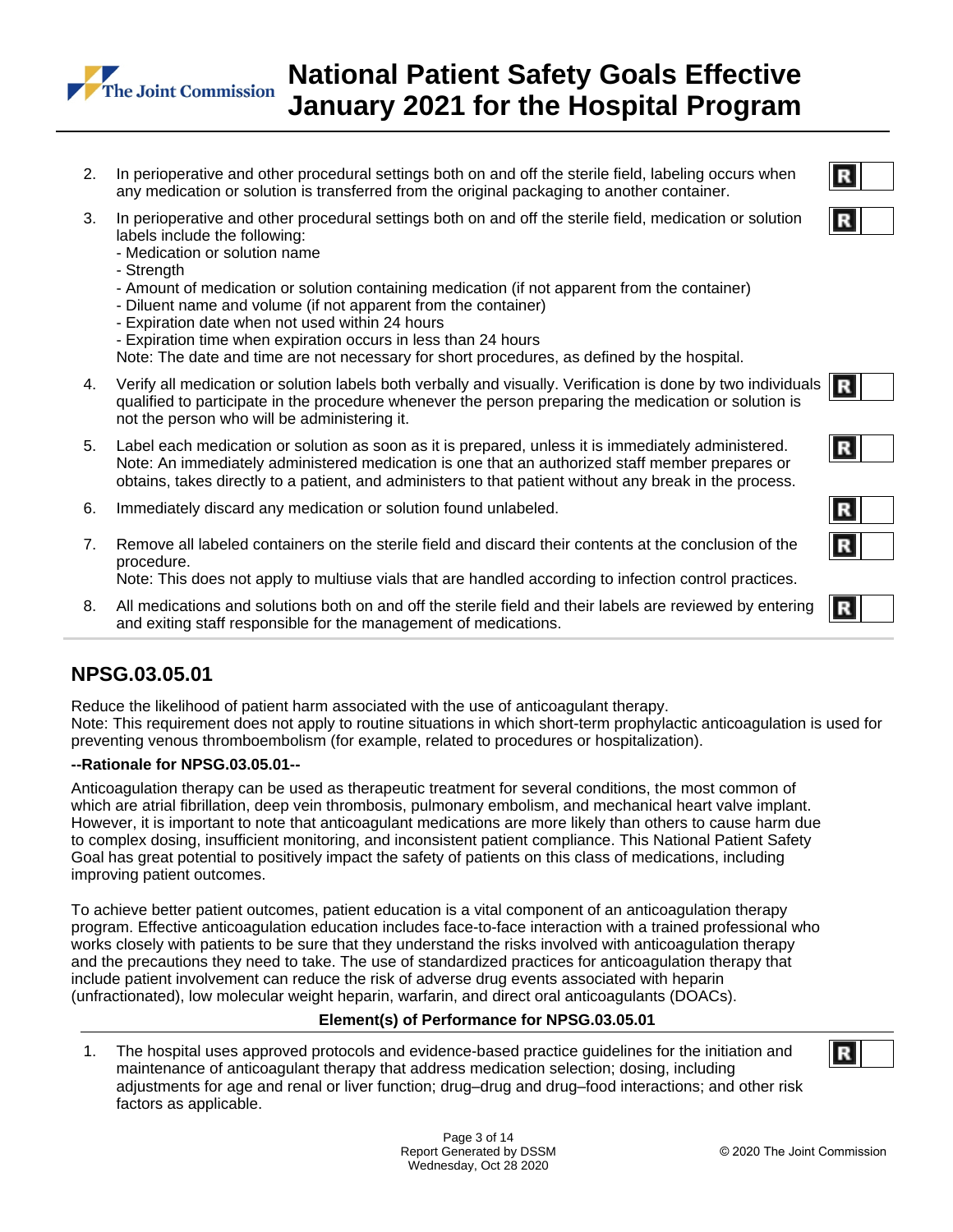**National Patient Safety Goals Effective** 

**January 2021 for the Hospital Program**

- 2. The hospital uses approved protocols and evidence-based practice guidelines for reversal of anticoagulation and management of bleeding events related to each anticoagulant medication.
- 3. The hospital uses approved protocols and evidence-based practice guidelines for perioperative management of all patients on oral anticoagulants. Note: Perioperative management may address the use of bridging medications, timing for stopping an anticoagulant, and timing and dosing for restarting an anticoagulant.
- 4. The hospital has a written policy addressing the need for baseline and ongoing laboratory tests to monitor and adjust anticoagulant therapy. Note: For all patients receiving warfarin therapy, use a current international normalized ratio (INR) to monitor and adjust dosage. For patients on a direct oral anticoagulant (DOAC), follow evidence-based practice guidelines regarding the need for laboratory testing.
- 5. The hospital addresses anticoagulation safety practices through the following: - Establishing a process to identify, respond to, and report adverse drug events, including adverse drug event outcomes

- Evaluating anticoagulation safety practices, taking actions to improve safety practices, and measuring the effectiveness of those actions in a time frame determined by the hospital

- 6. The hospital provides education to patients and families specific to the anticoagulant medication prescribed, including the following:
	- Adherence to medication dose and schedule
	- Importance of follow-up appointments and laboratory testing (if applicable)
	- Potential drug–drug and drug–food interactions
	- The potential for adverse drug reactions

The Joint Commission

- 7. The hospital uses only oral unit-dose products, prefilled syringes, or premixed infusion bags when these types of products are available. Note: For pediatric patients, prefilled syringe products should be used only if specifically designed for children.
- 8. When heparin is administered intravenously and continuously, the hospital uses programmable pumps || in order to provide consistent and accurate dosing.







| Page 4 of 14                    |  |
|---------------------------------|--|
| <b>Report Generated by DSSM</b> |  |
| Wednesday, Oct 28 2020          |  |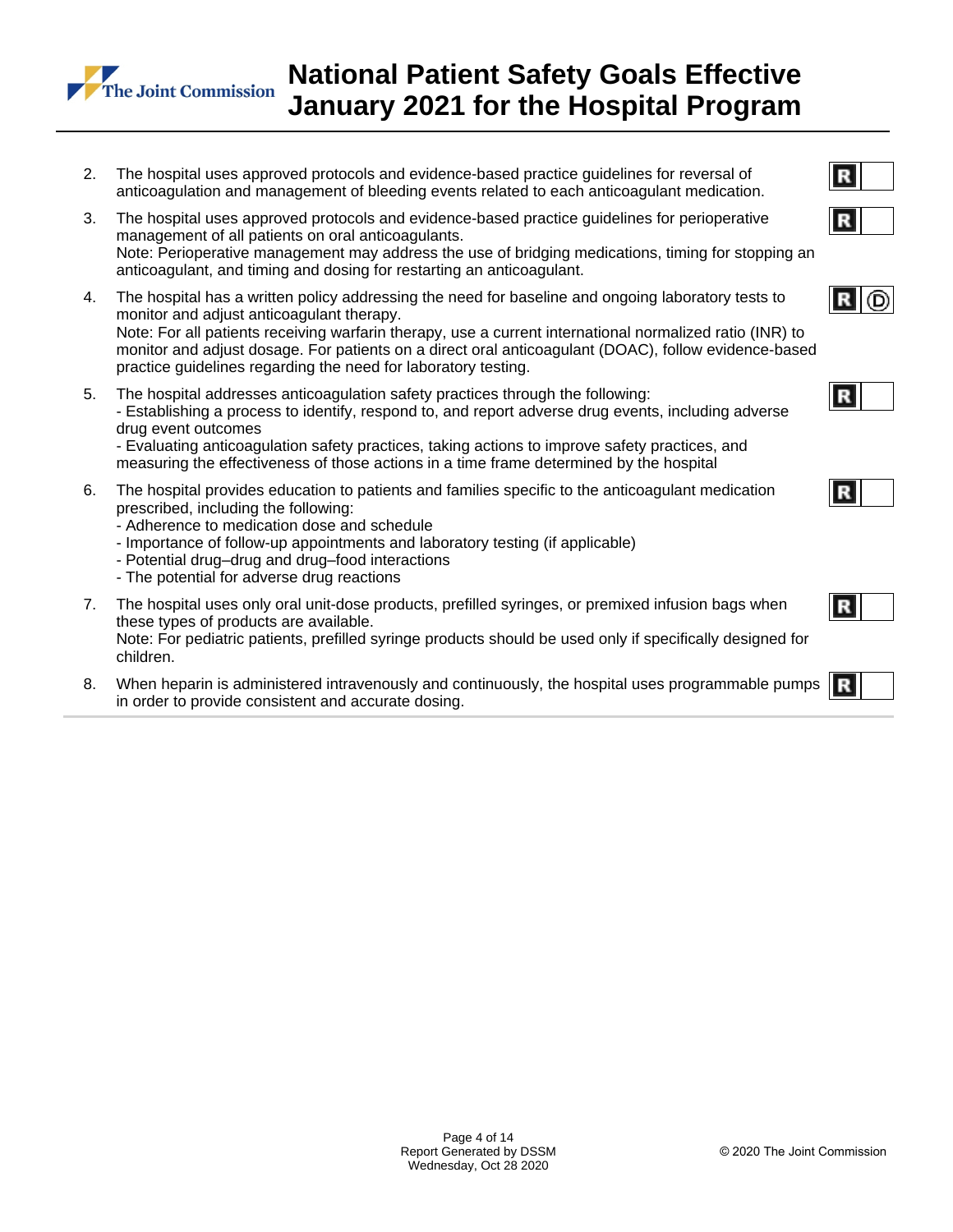The Joint Commission

### Introduction to Reconciling Medication Information

The large number of people receiving health care who take multiple medications and the complexity of managing those medications make medication reconciliation an important safety issue. In medication reconciliation, a clinician compares the medications a patient should be using (and is actually using) to the new medications that are ordered for the patient and resolves any discrepancies.

The Joint Commission recognizes that organizations face challenges with medication reconciliation. The best medication reconciliation requires a complete understanding of what the patient was prescribed and what medications the patient is actually taking. It can be difficult to obtain a complete list from every patient in an encounter, and accuracy is dependent on the patient's ability and willingness to provide this information. A good faith effort to collect this information is recognized as meeting the intent of the requirement. As health care evolves with the adoption of more sophisticated systems (such as centralized databases for prescribing and collecting medication information), the effectiveness of these processes will grow.

This National Patient Safety Goal (NPSG) focuses on the risk points of medication reconciliation. The elements of performance in this NPSG are designed to help organizations reduce negative patient outcomes associated with medication discrepancies. Some aspects of the care process that involve the management of medications are addressed in the standards rather than in this goal. These include coordinating information during transitions in care both within and outside of the organization (PC.02.02.01), patient education on safe medication use (PC.02.03.01), and communications with other providers (PC.04.02.01).

In settings where medications are not routinely prescribed or administered, this NPSG provides organizations with the flexibility to decide what medication information they need to collect based on the services they provide to patients. It is often important for clinicians to know what medications the patient is taking when planning care, treatment, and services, even in situations where medications are not used.

### **NPSG.03.06.01**

Maintain and communicate accurate patient medication information.

#### **--Rationale for NPSG.03.06.01--**

There is evidence that medication discrepancies can affect patient outcomes. Medication reconciliation is intended to identify and resolve discrepancies—it is a process of comparing the medications a patient is taking (or should be taking) with newly ordered medications. The comparison addresses duplications, omissions, and interactions, and the need to continue current medications. The types of information that clinicians use to reconcile medications include (among others) medication name, dose, frequency, route, and purpose. Organizations should identify the information that needs to be collected in order to reconcile current and newly ordered medications and to safely prescribe medications in the future.

#### **Element(s) of Performance for NPSG.03.06.01**

1. Obtain information on the medications the patient is currently taking when he or she is admitted to the hospital or is seen in an outpatient setting. This information is documented in a list or other format that is useful to those who manage medications.



Note 1: Current medications include those taken at scheduled times and those taken on an as-needed basis. See the Glossary for a definition of medications.

Note 2: It is often difficult to obtain complete information on current medications from a patient. A good faith effort to obtain this information from the patient and/or other sources will be considered as meeting the intent of the EP.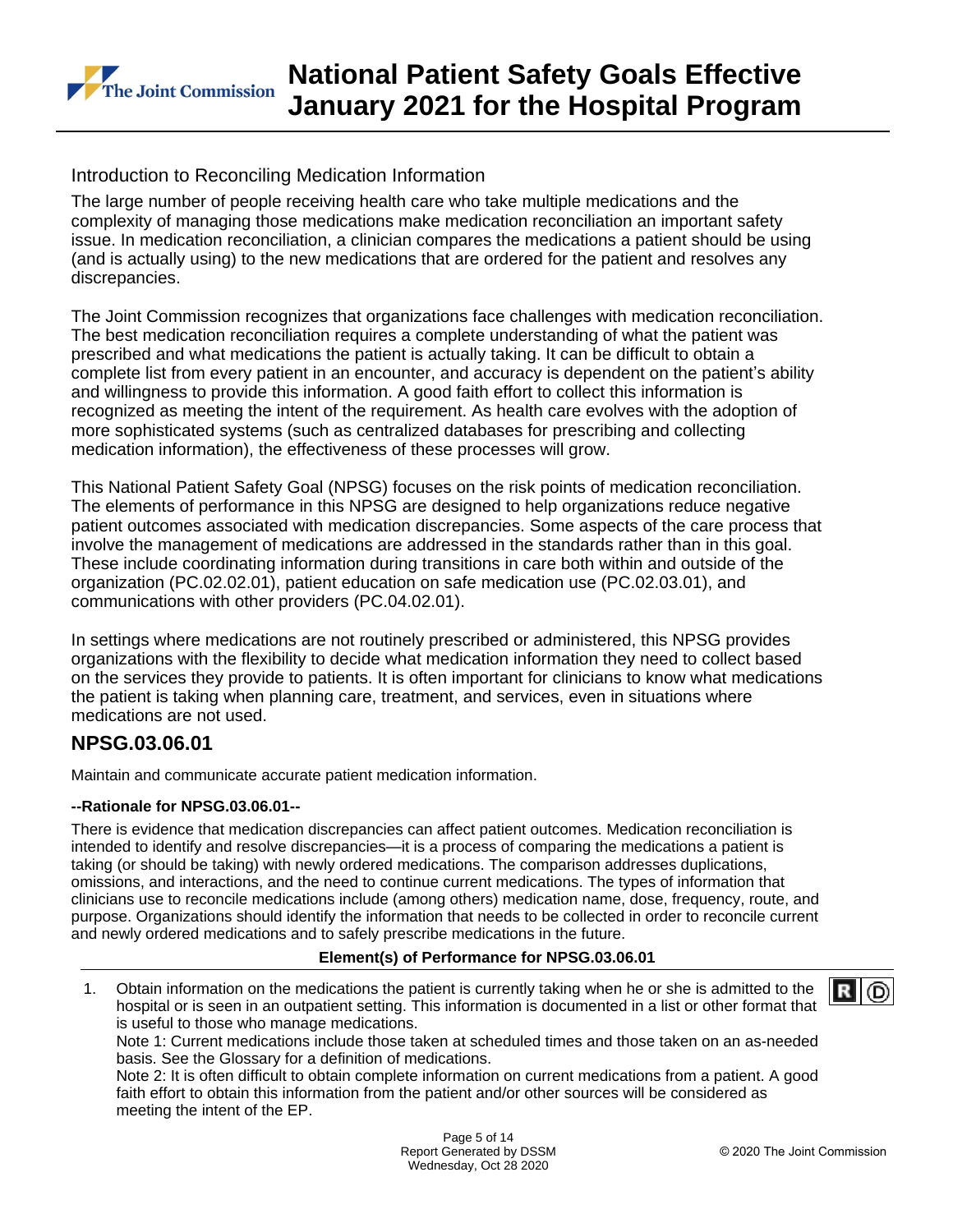**National Patient Safety Goals Effective**  The Joint Commission **January 2021 for the Hospital Program**

- 2. Define the types of medication information (for example, name, dose, route, frequency, purpose) to be collected in non-24-hour settings. Note: Examples of non-24-hour settings include the emergency department, primary care, outpatient radiology, ambulatory surgery, and diagnostic settings.
- 3. Compare the medication information the patient brought to the hospital with the medications ordered for the patient by the hospital in order to identify and resolve discrepancies. Note: Discrepancies include omissions, duplications, contraindications, unclear information, and changes. A qualified individual, identified by the hospital, does the comparison. (See also HR.01.06.01, EP 1)
- 4. Provide the patient (or family, caregiver, or support person as needed) with written information on the medications the patient should be taking when he or she is discharged from the hospital or at the end of an outpatient encounter (for example, name, dose, route, frequency, purpose).
- 5. Explain the importance of managing medication information to the patient when he or she is discharged from the hospital or at the end of an outpatient encounter. Note: Examples include instructing the patient to give a list to his or her primary care physician; to update the information when medications are discontinued, doses are changed, or new medications (including over-the-counter products) are added; and to carry medication information at all times in the event of emergency situations. (For information on patient education on medications, refer to Standards MM.06.01.03, PC.02.03.01, and PC.04.01.05.)

|--|

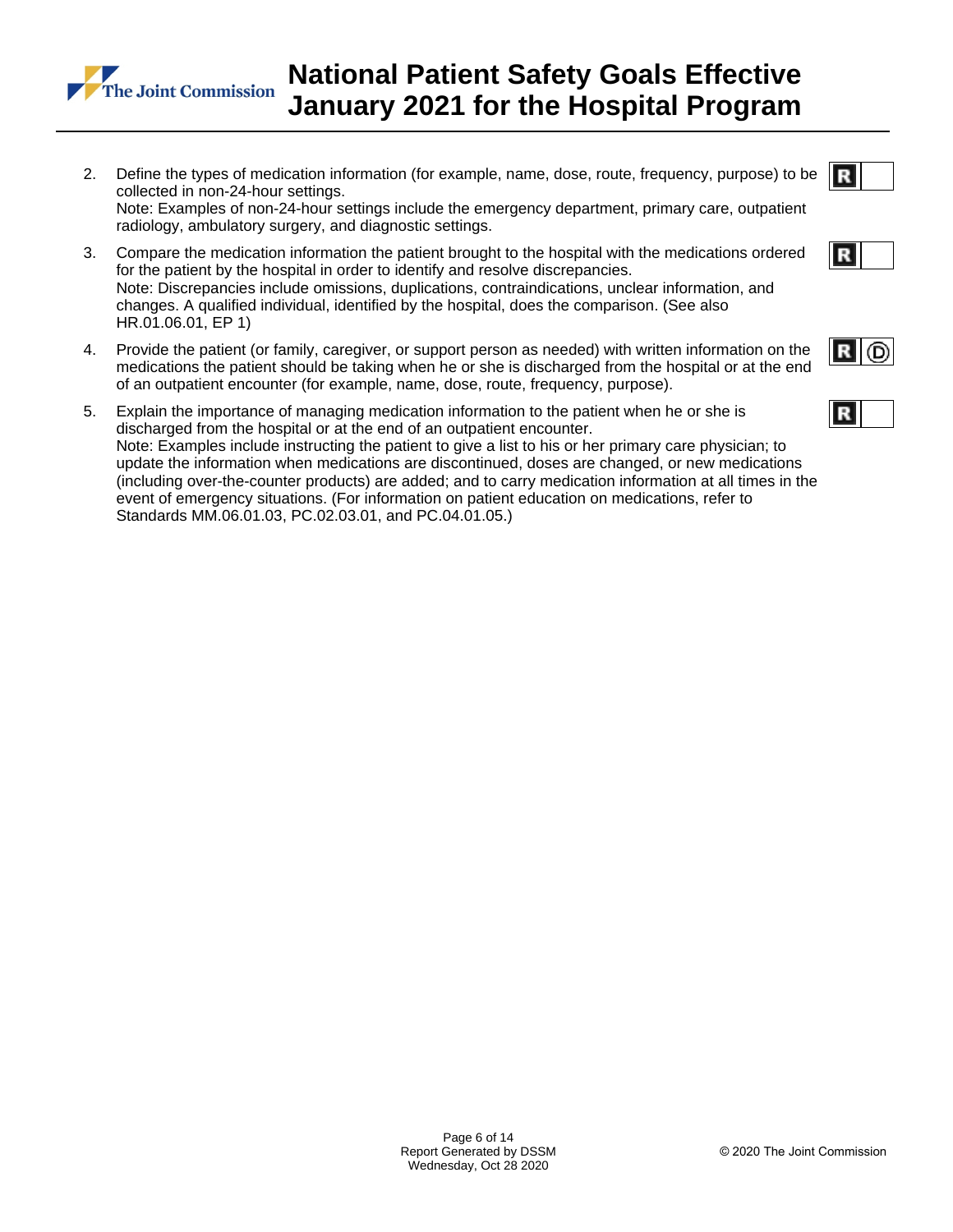

Reduce patient harm associated with clinical alarm systems.

## **NPSG.06.01.01**

Improve the safety of clinical alarm systems.

#### **--Rationale for NPSG.06.01.01--**

Clinical alarm systems are intended to alert caregivers of potential patient problems, but if they are not properly managed, they can compromise patient safety. This is a multifaceted problem. In some situations, individual alarm signals are difficult to detect. At the same time, many patient care areas have numerous alarm signals and the resulting noise and displayed information tends to desensitize staff and cause them to miss or ignore alarm signals or even disable them. Other issues associated with effective clinical alarm system management include too many devices with alarms, default settings that are not at an actionable level, and alarm limits that are too narrow. These issues vary greatly among hospitals and even within different units in a single hospital.

There is general agreement that this is an important safety issue. Universal solutions have yet to be identified, but it is important for a hospital to understand its own situation and to develop a systematic, coordinated approach to clinical alarm system management. Standardization contributes to safe alarm system management, but it is recognized that solutions may have to be customized for specific clinical units, groups of patients, or individual patients. This NPSG focuses on managing clinical alarm systems that have the most direct relationship to patient safety.

Note: Additional information on alarm safety can be found on the AAMI website https://www.aamifoundation.org/coalitions/clinical-alarm-systems/complementary-research/.

#### **Element(s) of Performance for NPSG.06.01.01**

- 1. Leaders establish alarm system safety as a hospital priority.
- 2. Identify the most important alarm signals to manage based on the following: - Input from the medical staff and clinical departments
	- Risk to patients if the alarm signal is not attended to or if it malfunctions

- Whether specific alarm signals are needed or unnecessarily contribute to alarm noise and alarm fatigue

- Potential for patient harm based on internal incident history
- Published best practices and guidelines

(For more information on managing medical equipment risks, refer to Standard EC.02.04.01)

- 3. Establish policies and procedures for managing the alarms identified in EP 2 above that, at a minimum, address the following:
	- Clinically appropriate settings for alarm signals
	- When alarm signals can be disabled
	- When alarm parameters can be changed
	- Who in the organization has the authority to set alarm parameters
	- Who in the organization has the authority to change alarm parameters
	- Who in the organization has the authority to set alarm parameters to "off"
	- Monitoring and responding to alarm signals
	- Checking individual alarm signals for accurate settings, proper operation, and detectability
	- (For more information, refer to Standard EC.02.04.03)
- 4. Educate staff and licensed independent practitioners about the purpose and proper operation of alarm systems for which they are responsible.





IRHO)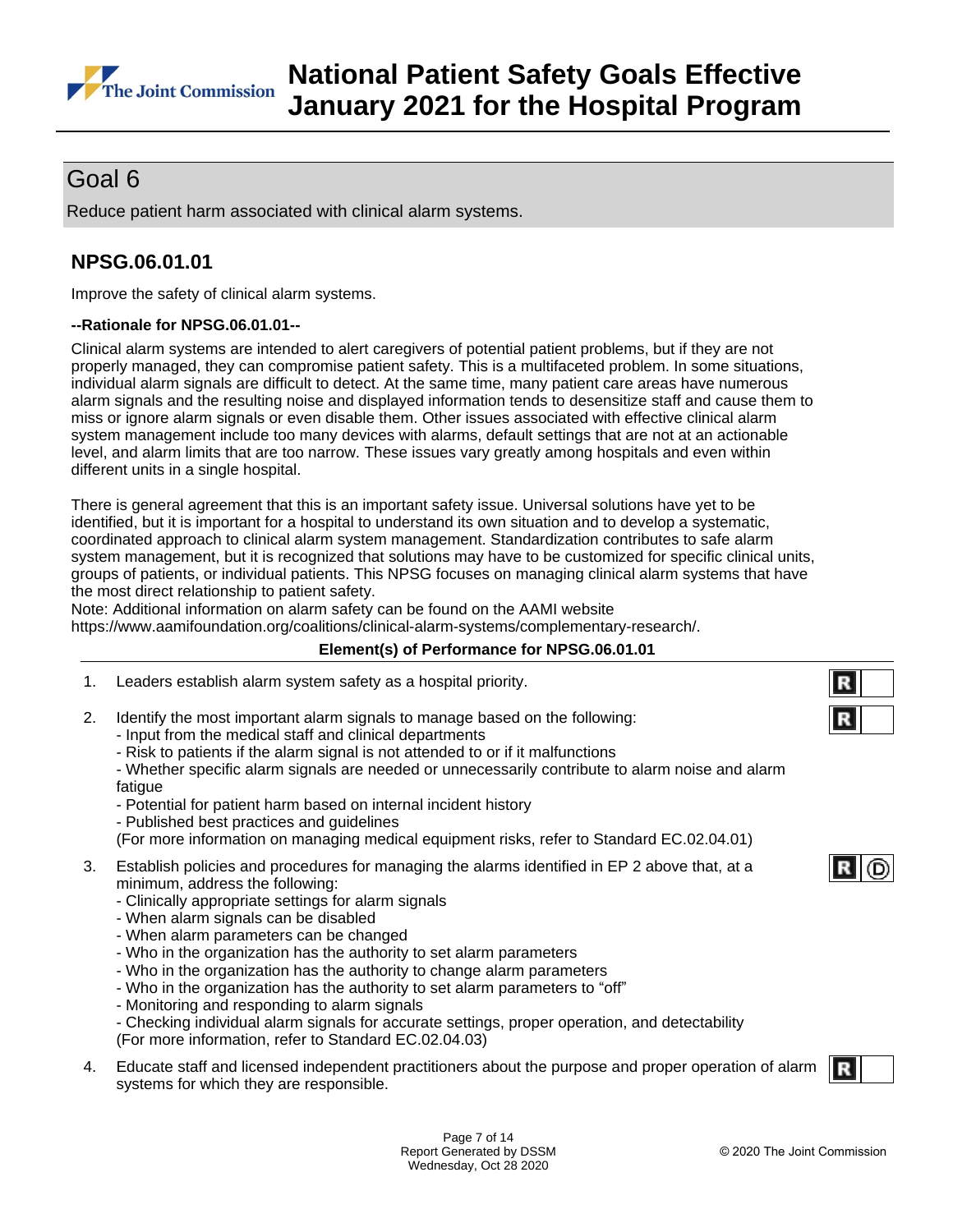

Reduce the risk of health care–associated infections.

## **NPSG.07.01.01**

Comply with either the current Centers for Disease Control and Prevention (CDC) hand hygiene guidelines and/or the current World Health Organization (WHO) hand hygiene guidelines.

#### **--Rationale for NPSG.07.01.01--**

According to the Centers for Disease Control and Prevention, each year, millions of people acquire an infection while receiving care, treatment, and services in a health care organization. Consequently, health care–associated infections (HAIs) are a patient safety issue affecting all types of health care organizations. One of the most important ways to address HAIs is by improving the hand hygiene of health care staff. Compliance with the World Health Organization (WHO) or Centers for Disease Control and Prevention (CDC) hand hygiene guidelines will reduce the transmission of infectious agents by staff to patients, thereby decreasing the incidence of HAIs. To ensure compliance with this National Patient Safety Goal, an organization should assess its compliance with the CDC and/or WHO guidelines through a comprehensive program that provides a hand hygiene policy, fosters a culture of hand hygiene, monitors compliance, and provides feedback.

#### **Element(s) of Performance for NPSG.07.01.01**

- 1. Implement a program that follows categories IA, IB, and IC of either the current Centers for Disease Control and Prevention (CDC) or the current World Health Organization (WHO) hand hygiene guidelines. (See also IC.01.04.01, EP 1)
- 2. Set goals for improving compliance with hand hygiene guidelines. (See also IC.03.01.01, EP 1)
- 3. Improve compliance with hand hygiene guidelines based on established goals.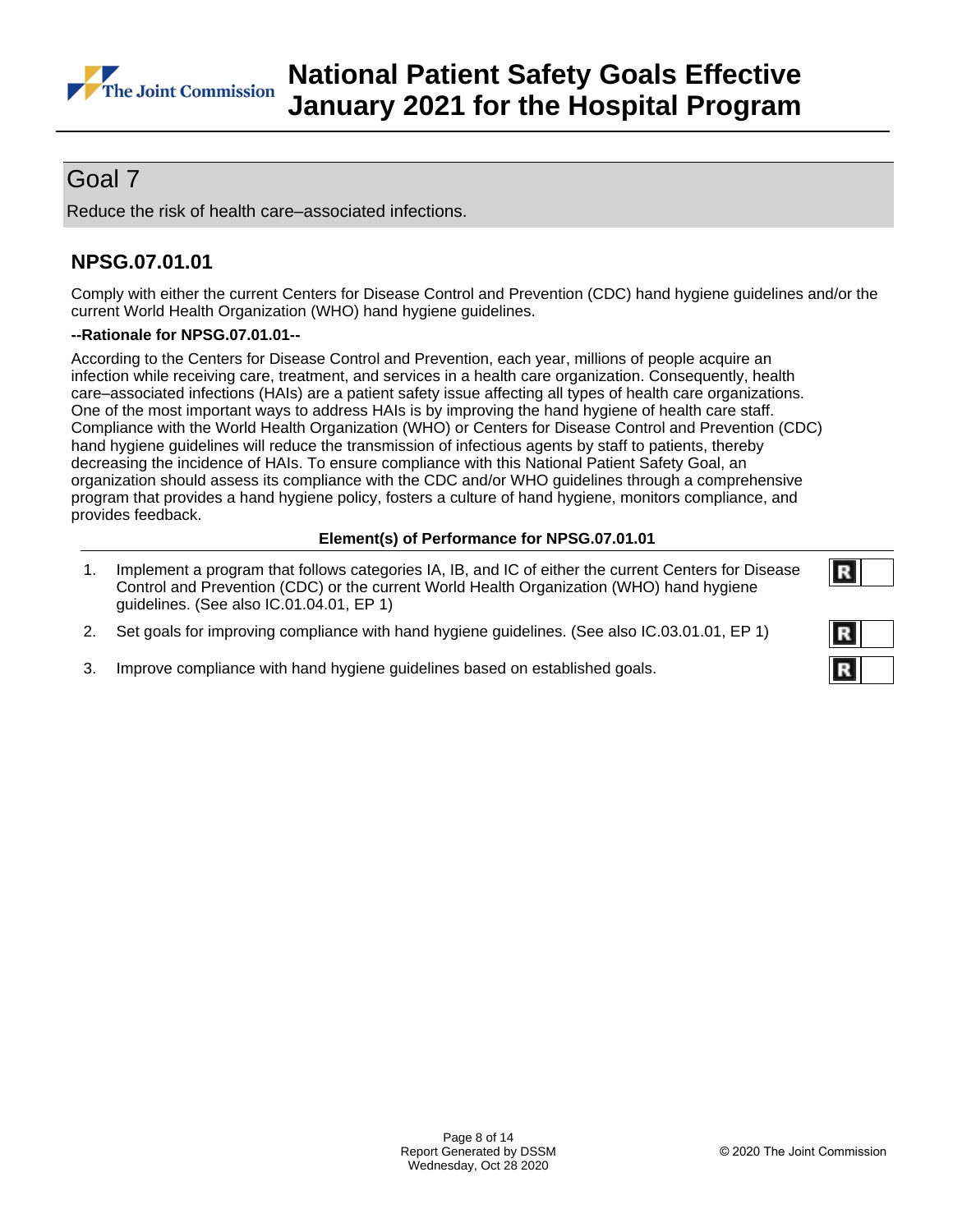

The hospital identifies safety risks inherent in its patient population.

## **NPSG.15.01.01**

Reduce the risk for suicide.

Note: EPs 2–7 apply to patients in psychiatric hospitals or patients being evaluated or treated for behavioral health conditions as their primary reason for care. In addition, EPs 3–7 apply to all patients who express suicidal ideation during the course of care.

#### **--Rationale for NPSG.15.01.01--**

Suicide of a patient while in a staffed, round-the-clock care setting is a frequently reported type of sentinel event. Identification of individuals at risk for suicide while under the care of or following discharge from a health care organization is an important step in protecting these at-risk individuals.

#### **Element(s) of Performance for NPSG.15.01.01**

1. For psychiatric hospitals and psychiatric units in general hospitals: The hospital conducts an environmental risk assessment that identifies features in the physical environment that could be used to attempt suicide; the hospital takes necessary action to minimize the risk(s) (for example, removal of anchor points, door hinges, and hooks that can be used for hanging).

For nonpsychiatric units in general hospitals: The organization implements procedures to mitigate the risk of suicide for patients at high risk for suicide, such as one-to-one monitoring, removing objects that pose a risk for self-harm if they can be removed without adversely affecting the patient's medical care, assessing objects brought into a room by visitors, and using safe transportation procedures when moving patients to other parts of the hospital.

Note: Nonpsychiatric units in general hospitals do not need to be ligature resistant. Nevertheless, these facilities should routinely assess clinical areas to identify objects that could be used for self-harm and remove those objects, when possible, from the area around a patient who has been identified as high risk for suicide. This information can be used for training staff who monitor high-risk patients (for example, developing checklists to help staff remember which equipment should be removed when possible).

- 2. Screen all patients for suicidal ideation who are being evaluated or treated for behavioral health conditions as their primary reason for care using a validated screening tool. Note: The Joint Commission requires screening for suicidal ideation using a validated tool starting at age 12 and above.
- 3. Use an evidence-based process to conduct a suicide assessment of patients who have screened positive for suicidal ideation. The assessment directly asks about suicidal ideation, plan, intent, suicidal or self-harm behaviors, risk factors, and protective factors. Note: EPs 2 and 3 can be satisfied through the use of a single process or instrument that simultaneously screens patients for suicidal ideation and assesses the severity of suicidal ideation.
- 4. Document patients' overall level of risk for suicide and the plan to mitigate the risk for suicide.
- 5. Follow written policies and procedures addressing the care of patients identified as at risk for suicide. At a minimum, these should include the following:
	- Training and competence assessment of staff who care for patients at risk for suicide
	- Guidelines for reassessment
	- Monitoring patients who are at high risk for suicide
- 6. Follow written policies and procedures for counseling and follow-up care at discharge for patients identified as at risk for suicide.
- 7. Monitor implementation and effectiveness of policies and procedures for screening, assessment, and management of patients at risk for suicide and take action as needed to improve compliance.





IЗ

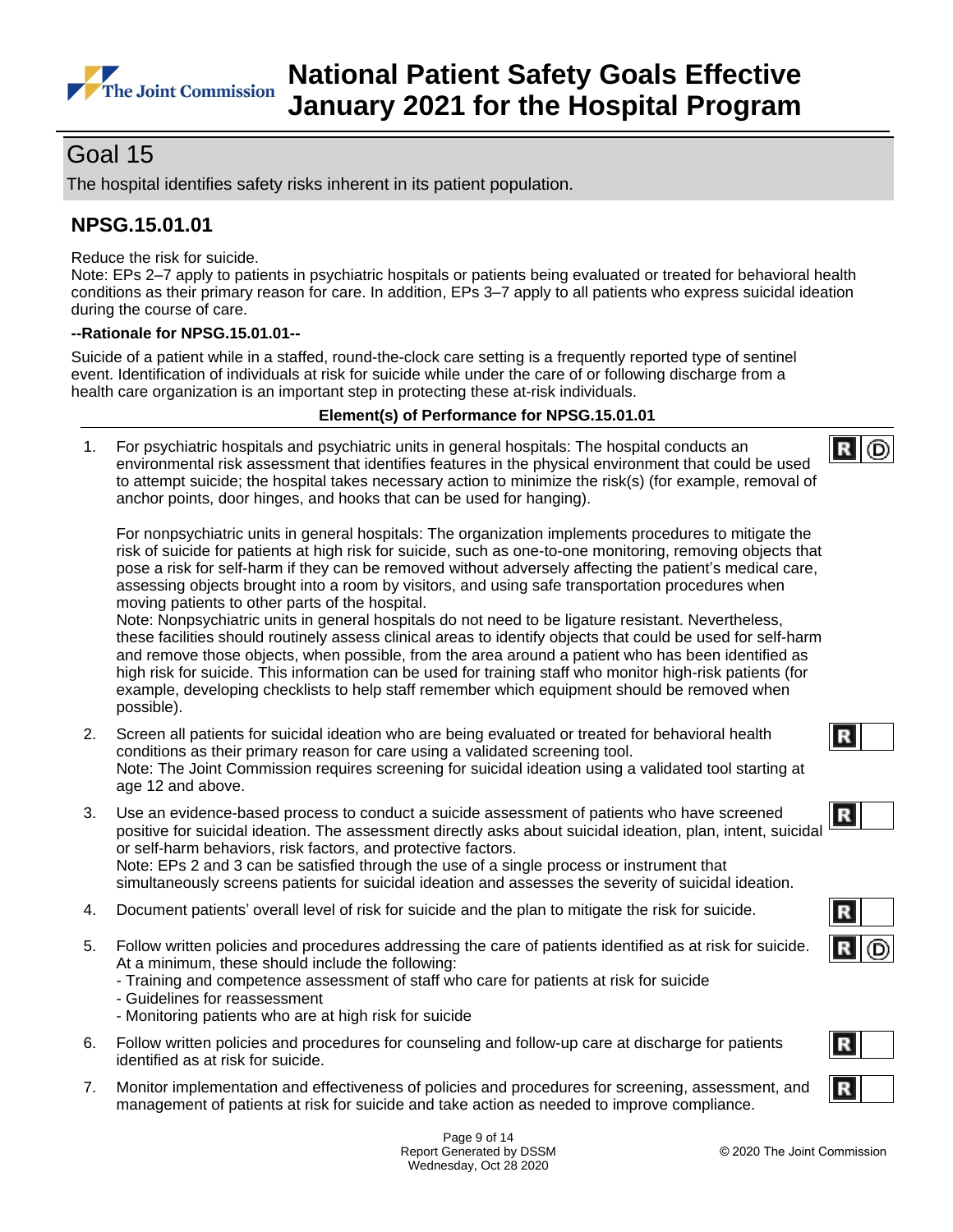The Joint Commission

# Introduction to the Universal Protocol for Preventing Wrong Site, Wrong Procedure, and Wrong Person Surgery™

The Universal Protocol applies to all surgical and nonsurgical invasive procedures. Evidence indicates that procedures that place the patient at the most risk include those that involve general anesthesia or deep sedation, although other procedures may also affect patient safety. Hospitals can enhance safety by correctly identifying the patient, the appropriate procedure, and the correct site of the procedure.

The Universal Protocol is based on the following principles:

- Wrong-person, wrong-site, and wrong-procedure surgery can and must be prevented.

- A robust approach using multiple, complementary strategies is necessary to achieve the goal of always conducting the correct procedure on the correct person, at the correct site.

- Active involvement and use of effective methods to improve communication among all members of the procedure team are important for success.

- To the extent possible, the patient and, as needed, the family are involved in the process.

- Consistent implementation of a standardized protocol is most effective in achieving safety.

The Universal Protocol is implemented most successfully in hospitals with a culture that promotes teamwork and where all individuals feel empowered to protect patient safety. A hospital should consider its culture when designing processes to meet the Universal Protocol. In some hospitals, it may be necessary to be more prescriptive on certain elements of the Universal Protocol or to create processes that are not specifically addressed within these requirements.

Hospitals should identify the timing and location of the preprocedure verification and site marking based on what works best for their own unique circumstances. The frequency and scope of the preprocedure verification will depend on the type and complexity of the procedure. The three components of the Universal Protocol are not necessarily presented in chronological order (although the preprocedure verification and site marking precede the final verification in the time-out). Preprocedure verification, site marking, and the timeout procedures should be as consistent as possible throughout the hospital.

Note: Site marking is not required when the individual doing the procedure is continuously with the patient from the time of the decision to do the procedure through to the performance of the procedure.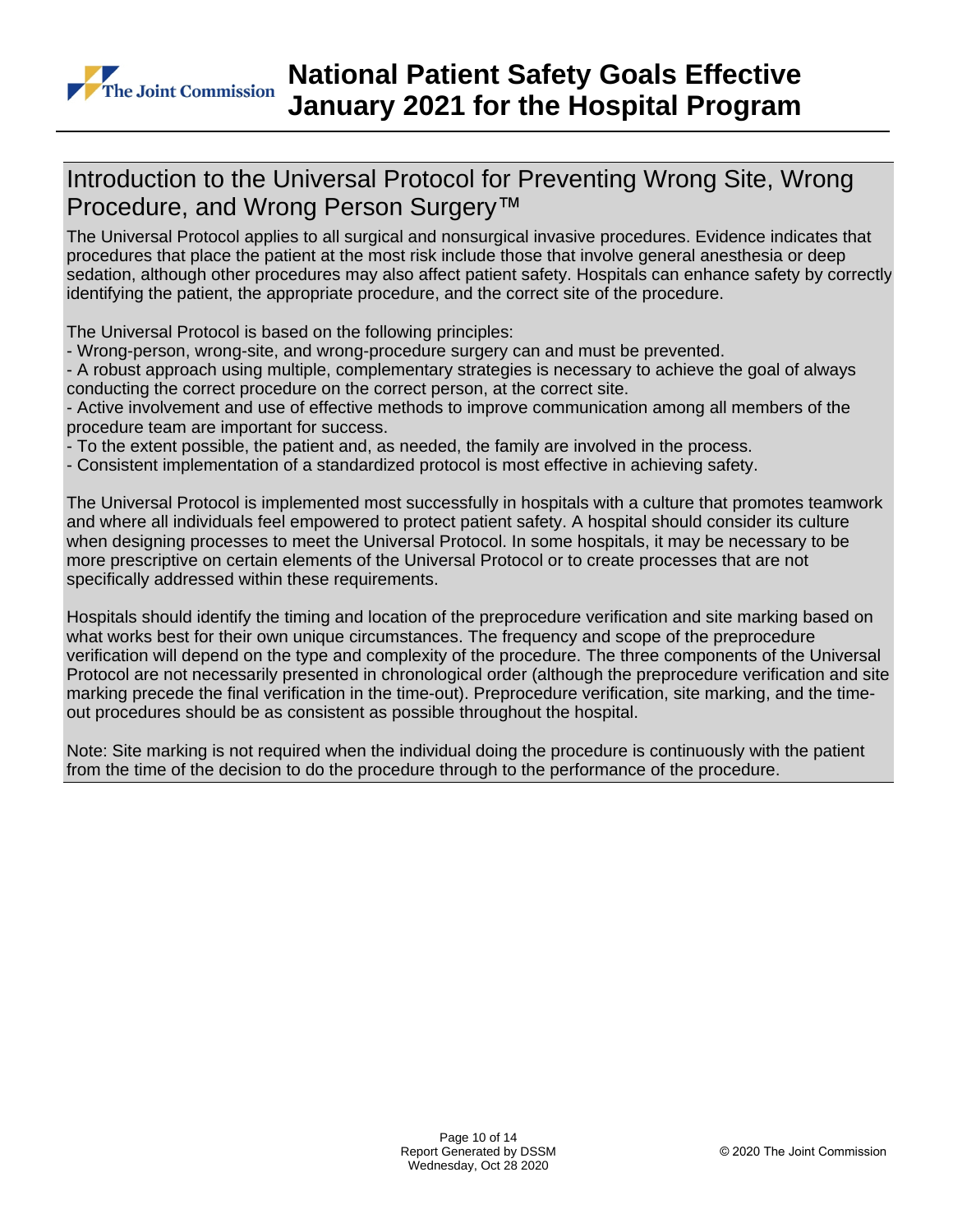

### **UP.01.01.01**

Conduct a preprocedure verification process.

#### **--Rationale for UP.01.01.01--**

Hospitals should always make sure that any procedure is what the patient needs and is performed on the right person. The frequency and scope of the verification process will depend on the type and complexity of the procedure.

The preprocedure verification is an ongoing process of information gathering and confirmation. The purpose of the preprocedure verification process is to make sure that all relevant documents and related information or equipment are as follows:

- Available prior to the start of the procedure

- Correctly identified, labeled, and matched to the patient's identifiers

- Reviewed and are consistent with the patient's expectations and with the team's understanding of the intended patient, procedure, and site

Preprocedure verification may occur at more than one time and place before the procedure. It is up to the hospital to decide when this information is collected and by which team member, but it is best to do it when the patient can be involved. Possibilities include the following:

- When the procedure is scheduled

- At the time of preadmission testing and assessment

- At the time of admission or entry into the facility for a procedure

- Before the patient leaves the preprocedure area or enters the procedure room

Missing information or discrepancies are addressed before starting the procedure.

#### **Element(s) of Performance for UP.01.01.01**

1. Implement a preprocedure process to verify the correct procedure, for the correct patient, at the correct site.

Note: The patient is involved in the verification process when possible.

2. Identify the items that must be available for the procedure and use a standardized list to verify their availability. At a minimum, these items include the following:

- Relevant documentation (for example, history and physical, signed procedure consent form, nursing assessment, and preanesthesia assessment)

- Labeled diagnostic and radiology test results (for example, radiology images and scans, or pathology and biopsy reports) that are properly displayed

- Any required blood products, implants, devices, and/or special equipment for the procedure Note: The expectation of this element of performance is that the standardized list is available and is used consistently during the preprocedure verification. It is not necessary to document that the standardized list was used for each patient.

3. Match the items that are to be available in the procedure area to the patient.

IR.

|--|--|

| Page 11 of 14                   |  |
|---------------------------------|--|
| <b>Report Generated by DSSM</b> |  |
| Wednesday, Oct 28 2020          |  |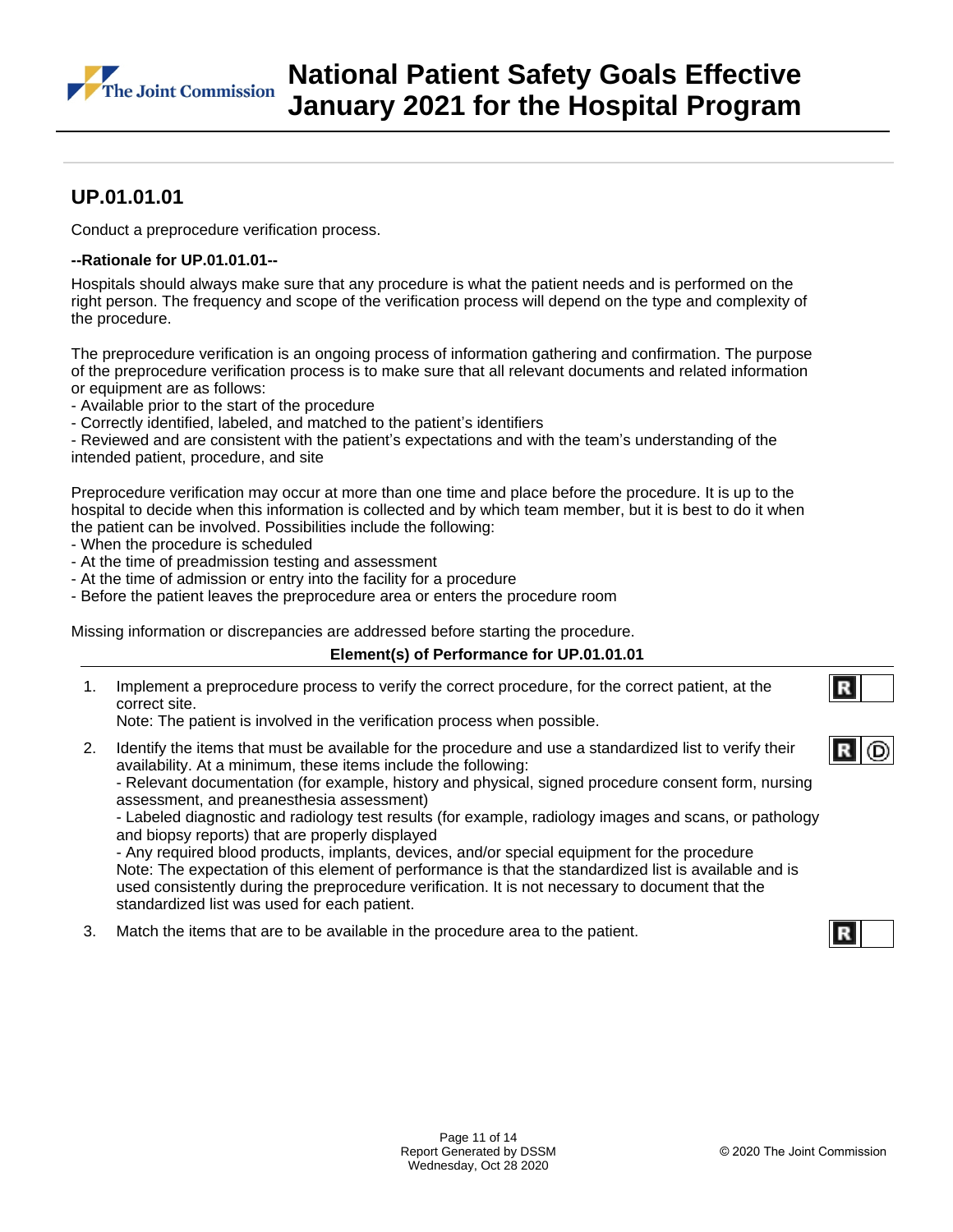

### Introduction to UP.01.02.01

Wrong-site surgery should never happen, yet it is an ongoing problem in health care that compromises patient safety. Marking the procedure site is one way to protect patients; patient safety is enhanced when a consistent marking process is used throughout the hospital. Site marking is done to prevent errors when there is more than one possible location for a procedure. Examples include different limbs, fingers and toes, lesions, level of the spine, and organs. In cases where bilateral structures are removed (such as tonsils or ovaries) the site does not need to be marked.

Responsibility for marking the procedure site is a hotly debated topic. One position is that since the licensed independent practitioner is accountable for the procedure, he or she should mark the site. Another position is that other individuals should be able to mark the site in the interests of work flow and efficiency.

There is no evidence that patient safety is affected by the job function of the individual who marks the site. The incidence of wrong-site surgery is low enough that it is unlikely that valid data on this subject will ever be available. Furthermore, there is no clear consensus in the field on who should mark the site. Rather than remaining silent on the subject of site marking, The Joint Commission sought a solution that supports the purpose of the site mark. The mark is a communication tool about the patient for members of the team. Therefore, the individual who knows the most about the patient should mark the site. In most cases, that will be the person performing the procedure.

Recognizing the complexities of the work processes supporting invasive procedures, The Joint Commission believes that delegation of site marking to another individual is acceptable in limited situations as long as the individual is familiar with the patient and involved in the procedure. These individuals would include the following:

- Individuals who are permitted through a postgraduate education program to participate in the procedure.

- A licensed individual who performs duties requiring collaborative or supervisory agreements with a licensed independent practitioner. These individuals include advanced practice registered nurses (APRNs) and physician assistants (PAs).

The licensed independent practitioner remains fully accountable for all aspects of the procedure even when site marking is delegated.

### **UP.01.02.01**

Mark the procedure site.

#### **Element(s) of Performance for UP.01.02.01**

- 1. Identify those procedures that require marking of the incision or insertion site. At a minimum, sites are marked when there is more than one possible location for the procedure and when performing the procedure in a different location would negatively affect quality or safety. Note: For spinal procedures, in addition to preoperative skin marking of the general spinal region, special intraoperative imaging techniques may be used for locating and marking the exact vertebral level.
- 2. Mark the procedure site before the procedure is performed and, if possible, with the patient involved.



R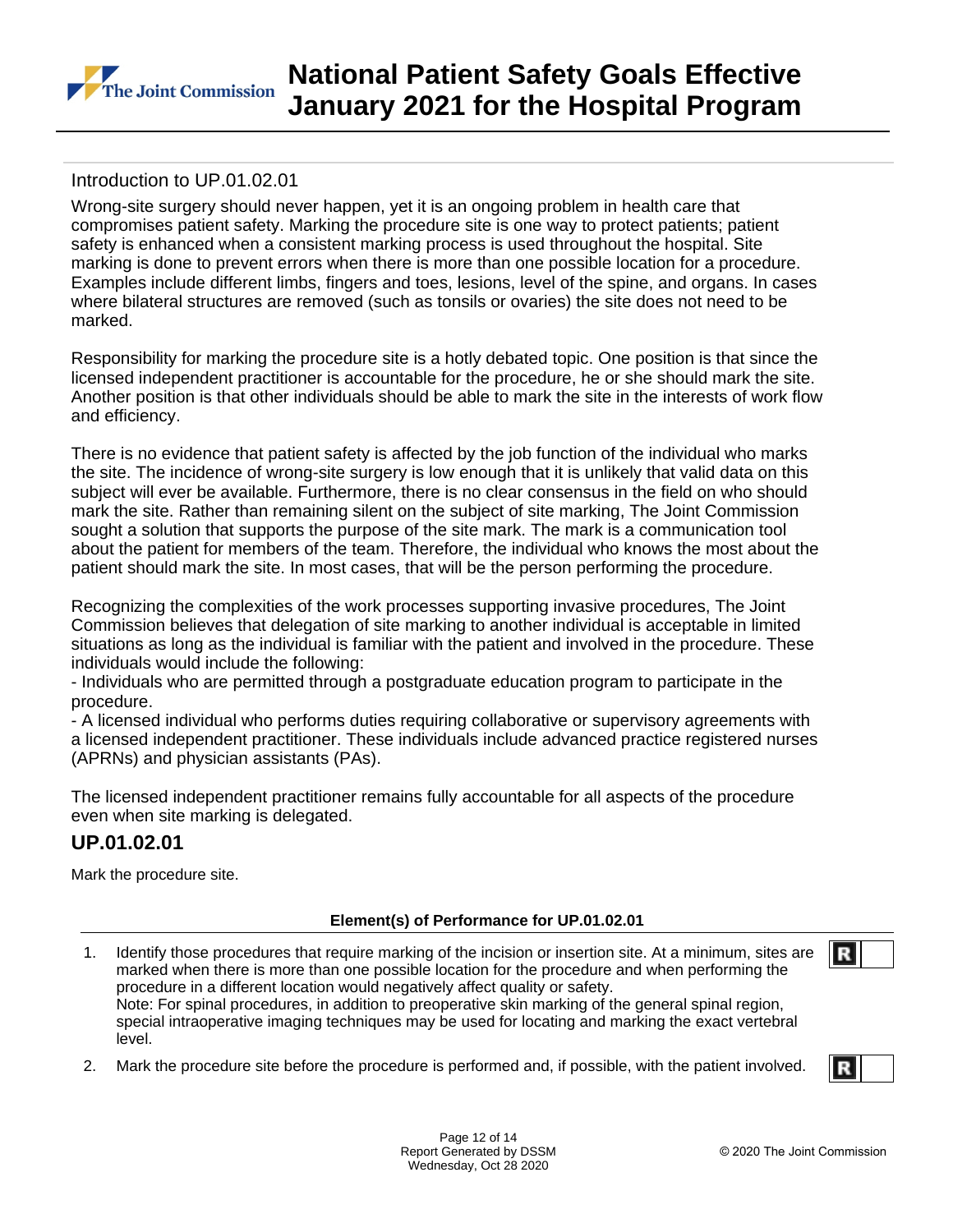**National Patient Safety Goals Effective** 

**January 2021 for the Hospital Program**

3. The procedure site is marked by a licensed independent practitioner who is ultimately accountable for the procedure and will be present when the procedure is performed. In limited circumstances, the licensed independent practitioner may delegate site marking to an individual who is permitted by the organization to participate in the procedure and has the following qualifications:

- An individual in a medical postgraduate education program who is being supervised by the licensed independent practitioner performing the procedure; who is familiar with the patient; and who will be present when the procedure is performed

- A licensed individual who performs duties requiring a collaborative agreement or supervisory agreement with the licensed independent practitioner performing the procedure (that is, an advanced practice registered nurse [APRN] or physician assistant [PA]); who is familiar with the patient; and who will be present when the procedure is performed.

Note: The hospital's leaders define the limited circumstances (if any) in which site marking may be delegated to an individual meeting these qualifications.

4. The method of marking the site and the type of mark is unambiguous and is used consistently throughout the hospital.

Note: The mark is made at or near the procedure site and is sufficiently permanent to be visible after skin preparation and draping. Adhesive markers are not the sole means of marking the site.

5. A written, alternative process is in place for patients who refuse site marking or when it is technically or  $\|\cdot\|$ anatomically impossible or impractical to mark the site (for example, mucosal surfaces or perineum). Note: Examples of other situations that involve alternative processes include:

- Minimal access procedures treating a lateralized internal organ, whether percutaneous or through a natural orifice

- Teeth

- Premature infants, for whom the mark may cause a permanent tattoo

# **UP.01.03.01**

A time-out is performed before the procedure.

#### **--Rationale for UP.01.03.01--**

The Joint Commission

The purpose of the time-out is to conduct a final assessment that the correct patient, site, and procedure are identified. This requirement focuses on those minimum features of the time-out. Some believe that it is important to conduct the time-out before anesthesia for several reasons, including involvement of the patient. A hospital may conduct the time-out before anesthesia or may add another time-out at that time. During a time-out, activities are suspended to the extent possible so that team members can focus on active confirmation of the patient, site, and procedure.

A designated member of the team initiates the time-out and it includes active communication among all relevant members of the procedure team. The procedure is not started until all questions or concerns are resolved. The time-out is most effective when it is conducted consistently across the hospital.

#### **Element(s) of Performance for UP.01.03.01**

- 1. Conduct a time-out immediately before starting the invasive procedure or making the incision.
- 2. The time-out has the following characteristics:
	- It is standardized, as defined by the hospital.
	- It is initiated by a designated member of the team.

- It involves the immediate members of the procedure team, including the individual performing the procedure, the anesthesia providers, the circulating nurse, the operating room technician, and other active participants who will be participating in the procedure from the beginning.

3. When two or more procedures are being performed on the same patient, and the person performing the procedure changes, perform a time-out before each procedure is initiated.